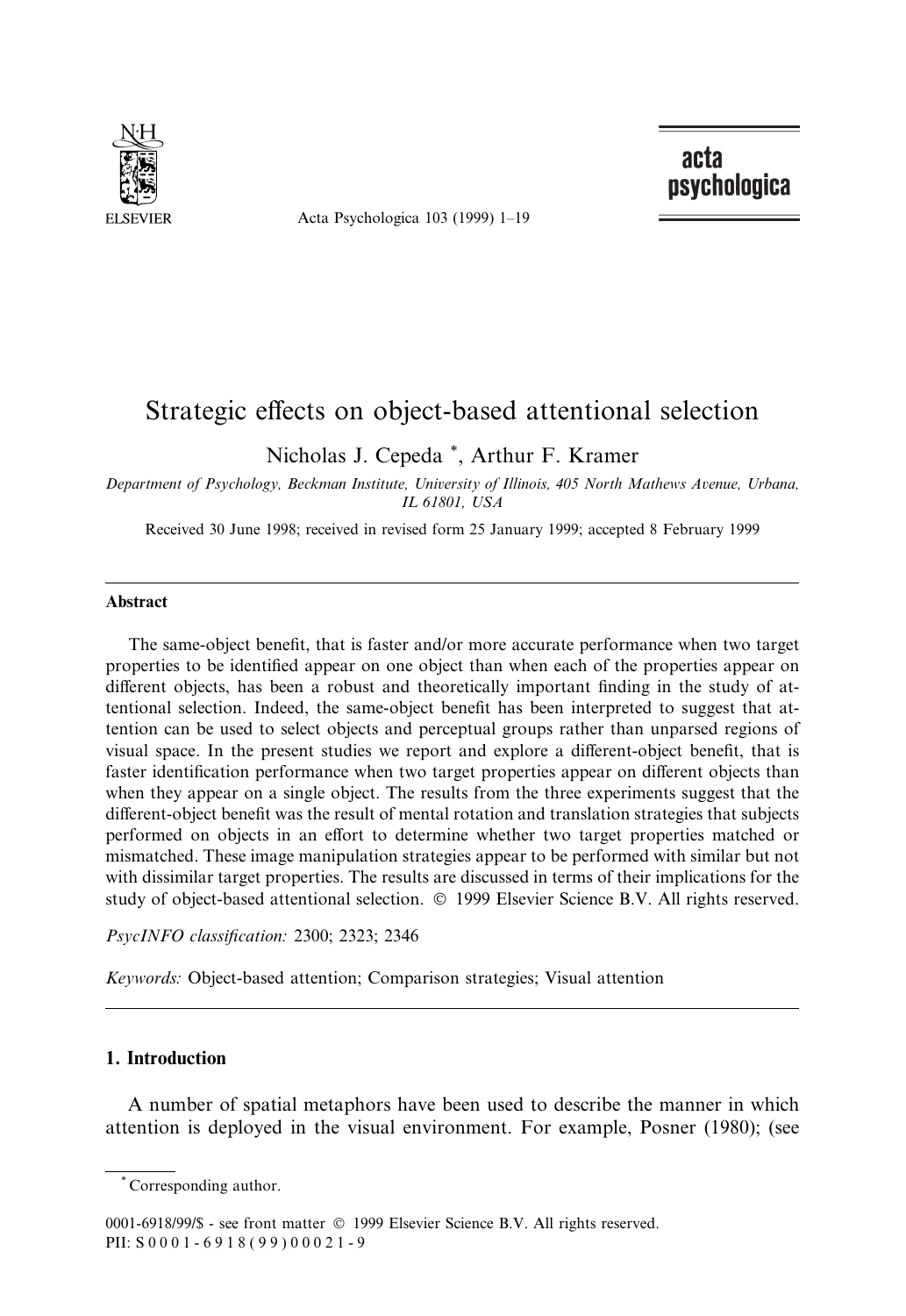also Eriksen  $\&$  Eriksen, 1974) suggested that visual attention operates like a spotlight with objects falling within its focus being preferentially processed. Other spatial metaphors such as a zoom lens and gradient have also been suggested as descriptors which better convey the flexibility with which attention can be deployed and reoriented in the visual field (Eriksen & St. James, 1986; Downing & Pinker, 1985; La-Berge & Brown, 1989). Indeed, these space-based models of visual attention have received a good deal of empirical support from both psychophysical and neuropsychological studies (Bashinski & Bacharach, 1980; Hahn & Kramer, 1998; Hillyard et al., 1996; Hoffman & Nelson, 1981; Kramer & Hahn, 1995; Posner, Walker, Friedrich & Rafal, 1984; Riddoch & Humphreys, 1983).

However, more recently it has become increasingly obvious that attention can also be used to select objects and perceptual groups rather than simply regions of visual space. One of the initial studies which supported this object-based conceptualization of visual selection was performed by Duncan (1984). In Duncan's studies subjects were presented with two overlapping objects, a box and a line, and were asked to identify two properties of the objects. The target properties, the orientation and texture of the line and the size and side of a gap in the box, could either be located on a single object (e.g. the orientation and texture of the line) or distributed between the two objects (e.g. the orientation of the line and size of the box). Despite the fact that the target properties were equidistant regardless of whether they were located on one or two objects, subjects were more accurate in their identification of the properties when they were located on a single object. This effect has subsequently been referred to as the same-object benefit. Such a pattern of results is inconsistent with spacebased models since such models suggest that attention is focused independently of the objects or structure in the environment.

Additional research supportive of object-based attentional selection has been performed in focused attention (Baylis & Driver, 1992; Kramer & Jacobson, 1991), divided attention (Behrmann & Tipper, 1999; Duncan, 1993; Kramer, Wickens & Donchin, 1985; Kramer, Weber & Watson, 1997; Vecera & Farah, 1994; Watson & Kramer, 1999; Yantis, 1992) and cueing paradigms (Moore, Yantis & Vaughan, 1998; Tipper, Driver & Weaver, 1991). Furthermore, several neuropsychological studies have reported cases of neglect not only for the side of the visual field contralateral to a patient's lesion but also for a particular side of an object independent of the area of the visual field in which the object appeared (Behrmann  $\&$  Moscovitch, 1994; Driver & Halligan, 1991; Tipper & Behrmann, 1996).

In an important series of studies Egly, Driver & Rafal (1994a), Egly, Rafal, Driver & Starrveveld (1994b) obtained evidence which suggests that both space-based and object-based attention can operate concurrently within the time course of a single experimental trial. Egly et al. presented subjects with two horizontally or vertically oriented rectangles, one on each side of a fixation cross. Subjects were required to respond if one of the ends of the two rectangles flashed. One of the rectangle ends was cued prior to the occurrence of the luminance increment target. The cue was predictive of the location of the subsequent target.

Egly et al. found that RTs were fastest when the luminance target occurred at the cued location, slower if the target appeared at the uncued end of the cued rectangle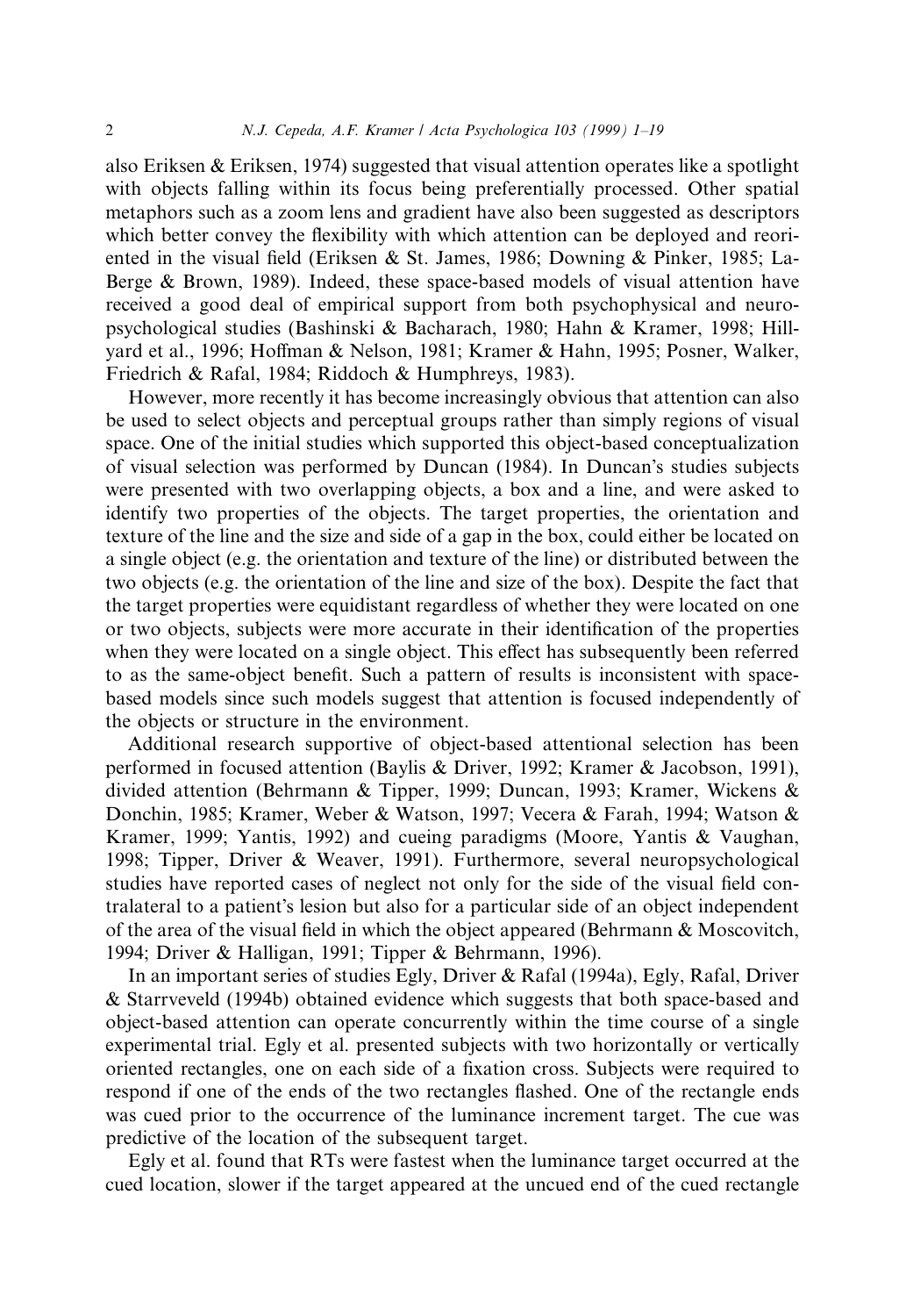and slowest if the target appeared in the uncued rectangle. The difference in RT between the cued and uncued ends of the cued rectangle was interpreted in terms of the time required to re-orient a spatial beam of attention while the difference in RT between the uncued end of the cued rectangle and the uncued rectangle was interpreted in terms of the cost incurred when attention had to be shifted from one to the other rectangle. Thus, these data suggest that spatial and object-based modes of attention can operate cooperatively in the service of selective processing of information in the visual environment (see also Kramer & Jacobson, 1991; Lavie & Driver, 1996; Moore et al., 1998).

The original purpose of our current studies was to further investigate the interaction between space-based and object-based modes of attentional selection. To that end, we briefly presented subjects with stimuli like those illustrated in Fig. 1 (i.e. line drawings of two horizontally or vertically oriented wrenches). The subjects' task was to determine whether the two open-ends either matched (i.e. two rectangular open-ends or two rounded open-ends) or mismatched (i.e. one rectangular open-end and one rounded open-end). Prior to the presentation of the wrench pair one of the wrench ends was cued by a bar marker.



Fig. 1. A graphical illustration of the stimuli presented in Experiment 1. The top panel presents an illustration of a different-object trial (requiring a mismatch response). The bottom panel presents an illustration of a same-object trial (requiring a match response).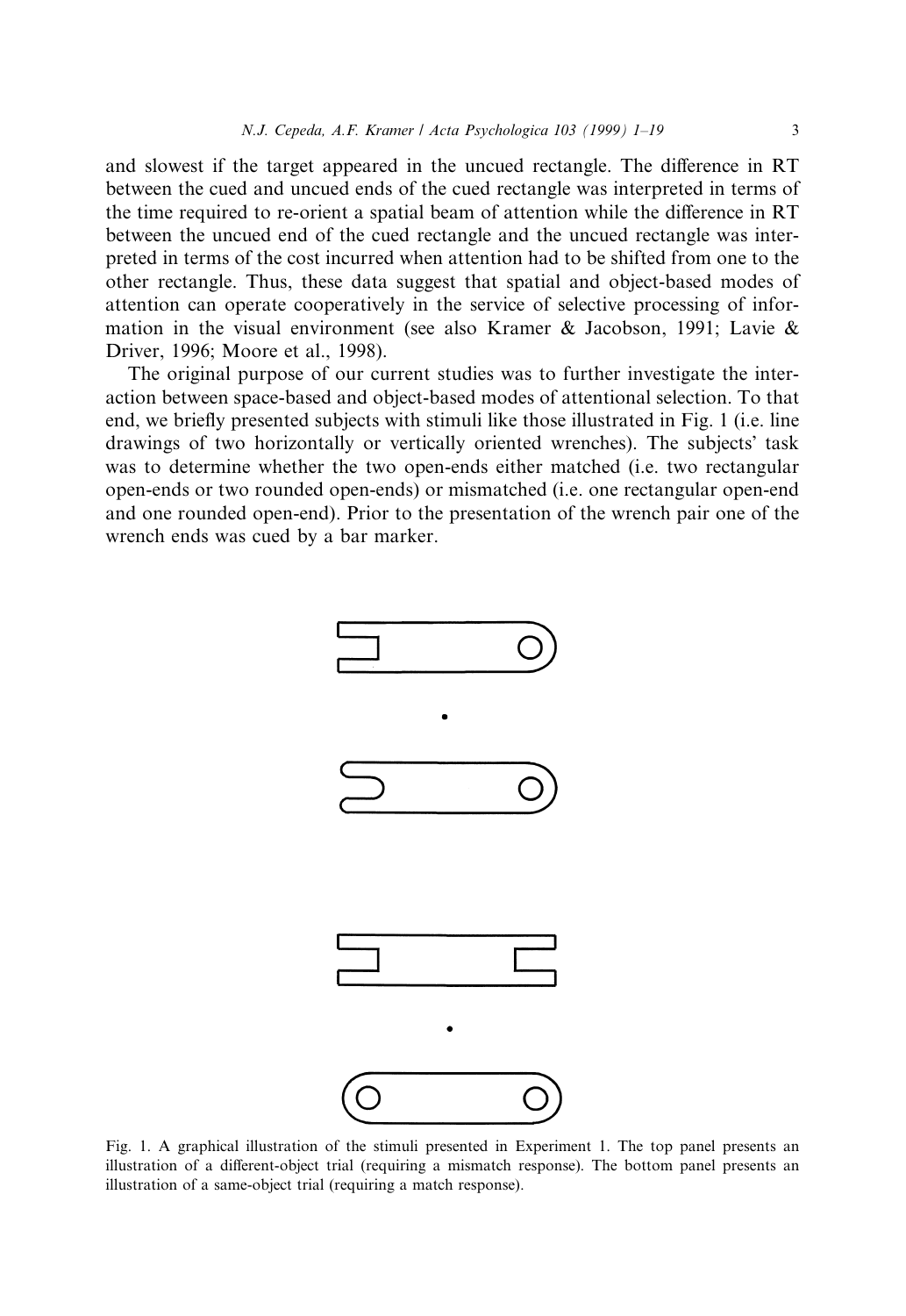To our great surprise, results indicated a different-object performance benefit. That is, subjects were faster and more accurate when one target property (i.e. open wrench end) appeared on one wrench and the other target property appeared on the other wrench then when the two target properties appeared on a single wrench. Given that the wrench ends were both equidistant from fixation as well as equidistant from each other, whether they appeared on one or two wrenches, this pattern of results is consistent with neither space nor object-based models of attention. Thus, given the consistent same-object benefit that has been obtained in numerous previous studies when multiple target properties are to be identified (Baylis  $& Driver, 1993;$ Behrmann et al., in press; Duncan, 1984; Kramer et al., 1985, 1997; Vecera & Farah, 1994; Watson & Kramer, 1999; Weber, Kramer & Miller, 1997) our finding of a different-object benefit was an anomaly which required further investigation.

#### 2. Experiment 1

The present experiment was conducted in an effort to replicate the different-object benefit that we obtained in our pilot study. In the pilot study, described above, subjects were presented with a spatially informative cue at the location at which one of the two target properties would subsequently appear. The two wrenches were then presented and subjects decided whether the two target properties, which appeared either on one wrench or distributed between two wrenches, were the same or different.

In the present study we decided to simplify the paradigm by presenting the two wrenches in the absence of the spatial cue. If the same pattern of results is obtained as in the pilot study, that is a different-object benefit, then we can be assured that whatever selection strategies the subjects are employing are not the result of any potential capture of attention engendered by the presentation of the spatially informative onset cue (Yantis, 1996).

## 2.1. Methods

## 2.1.1. Subjects

Seventeen students from the University of Illinois participated in the study and were paid \$5.00 per hour for their time. The students ranged in age from 18 to 25 (mean age  $= 21.3$ ). Fourteen of the students were female. All of the students had normal or corrected to normal acuity as measured by a Snellen chart.

## 2.1.2. Stimuli and apparatus

Stimuli were presented on an VGA monitor running in  $640 \times 480$  mode. The refresh rate of the monitor was 72 Hz. The subjects used their left hand to depress the F key and their right hand to depress the J key on a standard QWERTY keyboard. Response timing was accurate to 1 ms.

The stimuli were drawn to resemble wrenches. Each display contained two wrenches centered on fixation (see Fig. 1). Each wrench was outlined in white  $(50.5)$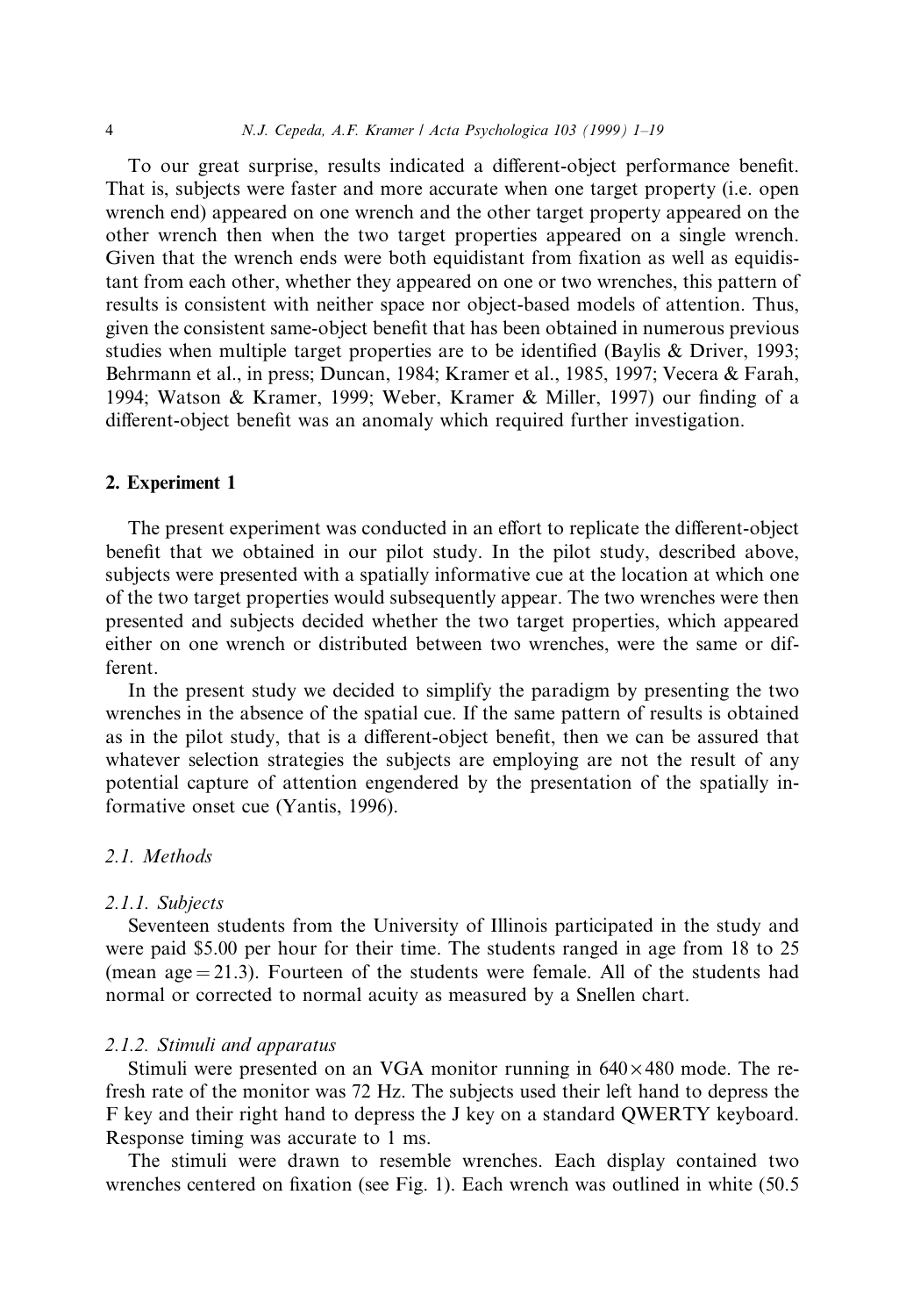cd/m<sup>2</sup>) and filled with gray (14.5 cd/m<sup>2</sup>) and presented on a black background (0.02 cd/ $m<sup>2</sup>$ ). The subjects viewed the wrenches binocularly at a distance of 80 cm. A white fixation spot  $(0.36^{\circ}$  visual angle) was present on the center of the display screen throughout the experiment. Three different types of wrench ends could be displayed; closed ends (non-targets), rounded open-ends (targets), and rectangular open-ends (targets). On a particular display there would always be two closed ends, with either both of these ends on a single wrench or one on one wrench and the other closed end on the other wrench, and either two rectangular or rounded open-ends or one of each type of wrench end. The rounded or rectangular open-ends could appear on either one wrench or one open-end could appear on one wrench and the other openend on the other wrench.

Each of the two wrenches was  $8.46^{\circ}$  in length and  $2.79^{\circ}$  in width at a viewing distance of 80 cm. Wrench ends were  $4.57^{\circ}$  of visual angle from fixation and  $4.43^{\circ}$  of visual angle from the nearest wrench end. It is also important to note that wrench ends were equally spaced whether they appeared on one or two wrenches.

The subjects' task was to press one response button (either the  $F$  or J key) if the open-ends matched (i.e. two rounded open-ends or two rectangular open-ends appeared in the display) and another button if the open-ends mismatched (i.e. a rectangular open-end and a rounded open-end appeared in the display), regardless of whether the open-ends appeared on one or two wrenches. On 50% of the trials the two open-ends matched. Half of the match trials included two rounded openends the other half of the match trials included two rectangular open-ends. On the other 50% of the trials one rectangular and one rounded open-end appeared in the display.

On 50% of the trials the wrenches were presented horizontally aligned with one wrench above and one wrench below fixation. On the other  $50\%$  of the trials the wrenches were presented vertically with one wrench presented to the left and the other wrench presented to the right of fixation.

#### 2.1.3. Procedure

Subjects began each trial by fixating on the center fixation dot. When they were ready they depressed the space bar and a pair of wrenches was presented for 56 ms. Once the subject made his or her response they could depress the space bar to begin the next trial.

Subjects performed 15 blocks of 64 trials each in a single experimental session. Feedback on accuracy and mean reaction time were provided at the end of each of the blocks. The first block was considered practice and was not analyzed. Participants were encouraged to take a rest break whenever they felt the need. Subjects were instructed to respond as quickly as possible and to maintain accuracy above 90%.

## 2.2. Results and discussion

The mean RT and accuracy data for the same and different object trials for the match and mismatch responses are presented in Table 1. These data were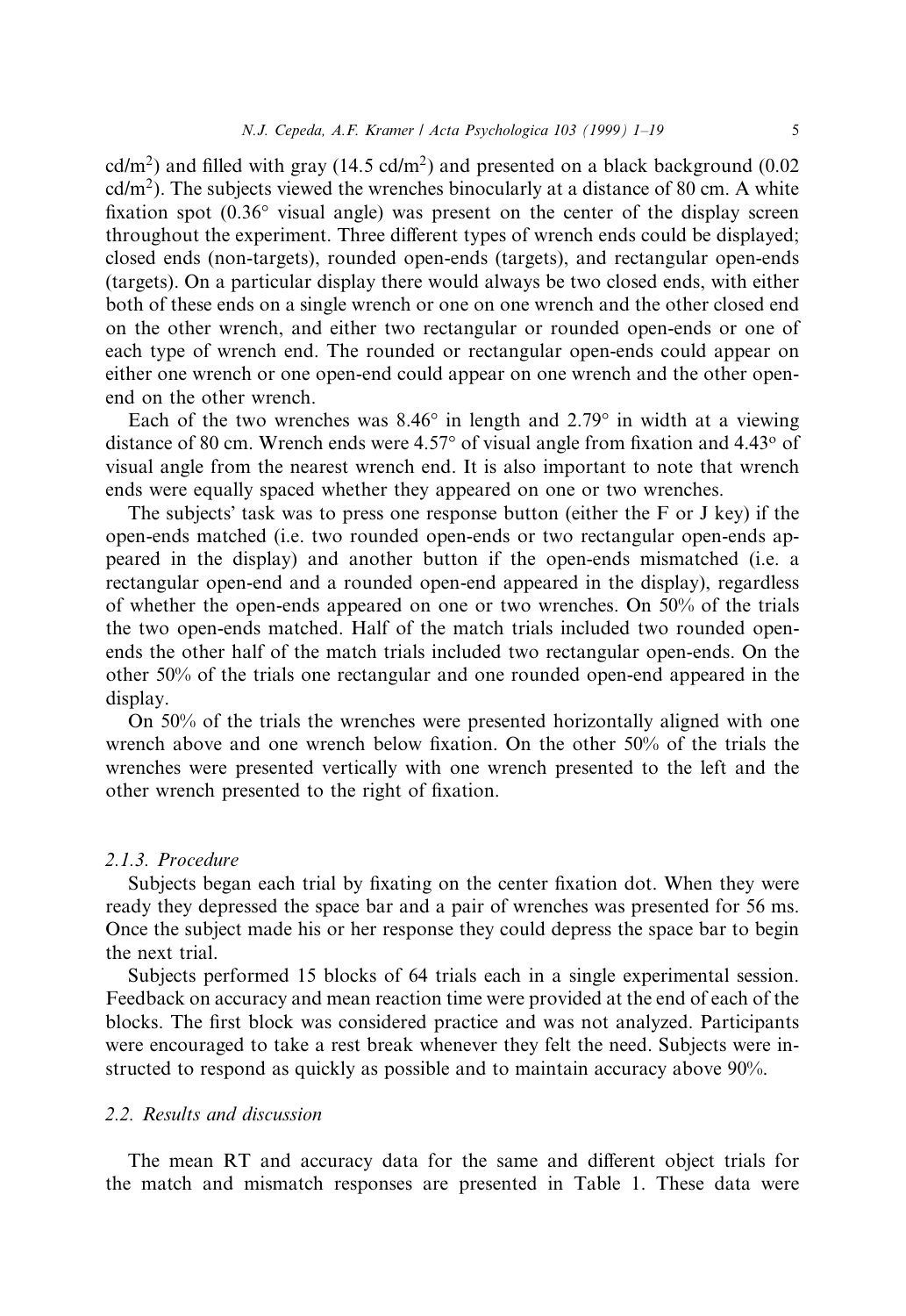| ۹ |  |
|---|--|
|   |  |

|          | Match response |                  | Mismatch response |                  |
|----------|----------------|------------------|-------------------|------------------|
|          | Same-object    | Different-object | Same-object       | Different-object |
| Mean RT  | 678            | 648              | 666               | 654              |
|          | (14.9)         | (13.1)           | (15.8)            | (17.2)           |
| Accuracy | 0.92           | 0.94             | 0.93              | 0.93             |
|          | (0.008)        | (0.007)          | (0.008)           | (0.009)          |

Mean RTs (ms) and accuracies for the same and different object trials for the match and mismatch responses in Experiment 1 (standard errors are in parentheses)

submitted to two-way repeated measures ANOVAs with object type (same and different) and response type (match and mismatch) as factors. A significant main effect was obtained for object type  $(F(1,16) = 26.5, p < 0.01)$  for RT. Subjects were faster on the different object than they were on the same-object trials (651 vs. 672 ms). A significant interaction was also obtained between object type and response type  $(F(1,16) = 4.6, p < 0.05)$ . As can be seen in Table 1, the RT difference between same and different object trials was larger on the match than on the mismatch trials. However, post-hoc comparisons indicated that the differentobject benefit for RT was significant for both the match and mismatch responses. <sup>1</sup> None of the main effects or interaction was significant for the accuracy measure.

These data replicate the pattern of effects obtained in our pilot study when the same stimulus displays were presented along with spatial cues. Therefore, the different object benefit cannot be attributed to the interaction of the spatial pre-cues with the imperative stimuli. How then can we account for such an effect, especially since the literature on object-based visual selective attention would suggest that responses should be faster when both of the target properties appear on the same object than when they appear on different objects (Baylis & Driver, 1993; Behrmann et al., in press; Duncan, 1984; Egly et al., 1994a; Kramer et al., 1985; Kramer & Watson, 1996; Lavie & Driver, 1996; Watson & Kramer, 1999)?

A clue to the reason for the discrepancy between the present results and the same-object benefit which has been repeatedly reported in the literature was provided by comments made by a number of our subjects concerning the manner in which they performed the task. Several subjects suggested that given the difficulty of distinguishing between the two target properties (i.e. the rounded and rectangular open-ends) they employed a strategy in which they attempted to overlap, in their mind's eye, the target properties. They claimed that they accomplished this by either translating one wrench to match the position of the other wrench (i.e. in the case of the different wrench trials on which one wrench could be moved laterally or vertically in order to superimpose it on the other wrench) or by rotating an image of a wrench so as to superimpose the target property on one end

<sup>&</sup>lt;sup>1</sup> All post-hoc comparisons were performed with Bonferroni *t*-tests and were significant at  $p < 0.05$ .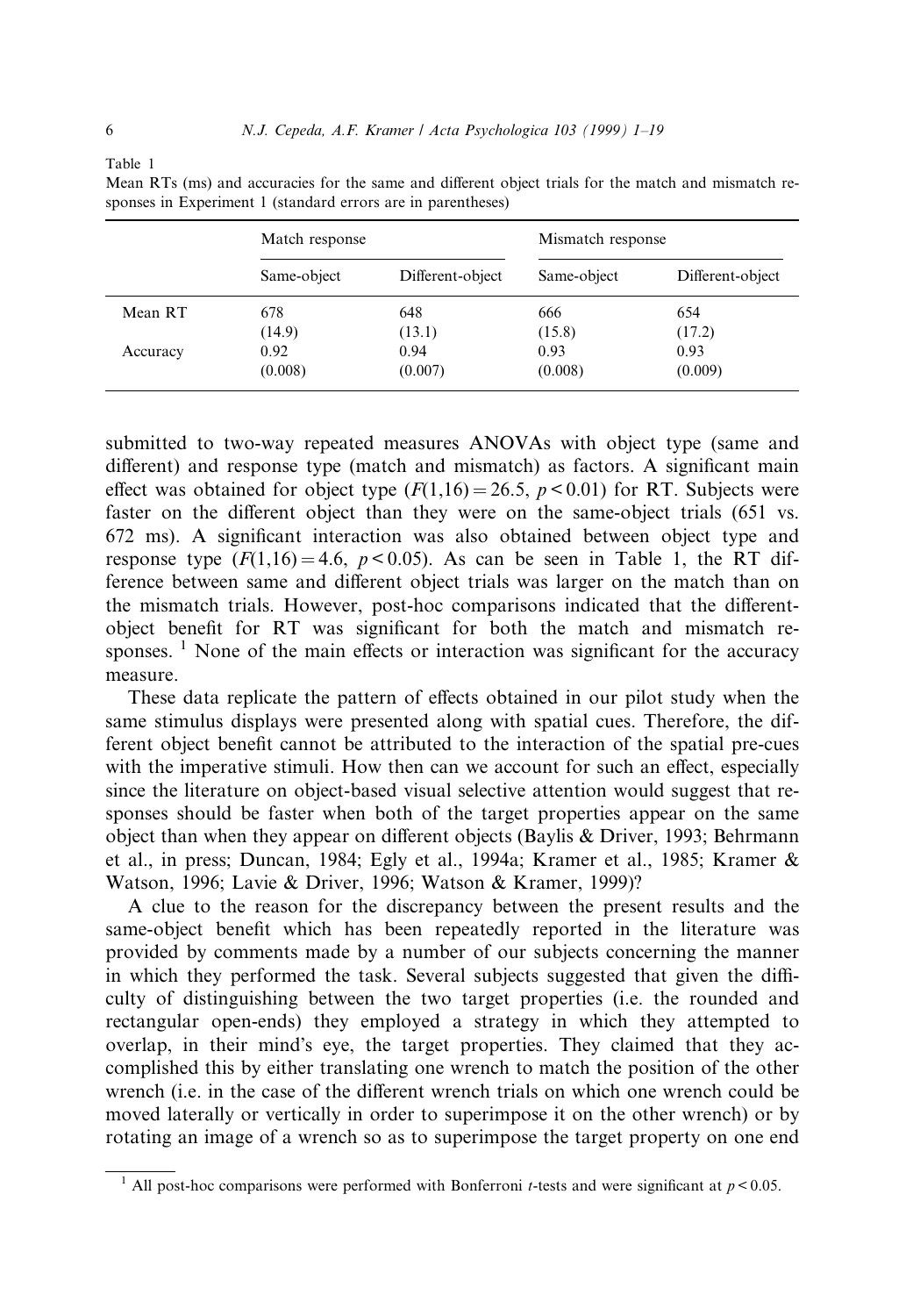with the target property on the other end of the same wrench (i.e. in the sameobject trials).

Given what we know about the performance and processing costs required to perform a 180° mental rotation of an object (Forster, Gebhardt, Lindlar, Siemann & Delius, 1996; Pellizzer & Georgopoulos, 1993; Shepard & Metzler, 1971; Shepard & Cooper, 1982; Tagaris et al., 1997), the strategies articulated by the subjects provide a reasonable, albeit post-hoc, explanation of our finding of faster performance for the different-object than for the same-object trials. That is, the literature on mental rotation would clearly predict that it would take longer to rotate an object 180° than it would to translate an object a short distance either laterally or vertically.

## 3. Experiment 2

The main goal of Experiment 2 was to examine the strategic account of our results. To that end, it was important to ensure that we decoupled the two strategies, mental translation and rotation, reported by the subjects in Experiment 1 from the two object conditions. The way in which this was accomplished is illustrated in Fig. 2. As indicated in the figure we employed three different object conditions in the present study. Two of the object conditions, the same-object (bottom panel) and different-object aligned (top panel) configurations, were similar to those employed in Experiment 1 in that a rotation strategy would potentially apply to the same-object trials while a translation strategy would be applicable to the different-object aligned trials. The different-object reversed configuration, displayed in the middle panel of Fig. 2, is the key to decoupling the rotation/translation strategies from the object conditions. In this configuration, the two target properties, the open wrench ends, are oriented in opposite directions, as they are in the same-object configuration.

Thus, if the strategic account of the different-object benefit observed in Experiment 1 is correct we would expect the following effects in the present study. First, as was the case in Experiment 1 we would expect that subjects would be faster to respond on the different-object aligned trials (i.e. the top panel in Fig. 2) than on the same-object trials (i.e. the bottom panel in Fig. 2). Such an effect would be consistent with the time consuming nature of a mental rotation strategy that might be applied to align the target wrench ends on the same object trials. Second, given that both a rotation and a translation operation would be required on the different-object reversed trials (i.e. the center panel of Fig. 2), the strategic account would predict that performance should be slower with this configuration than on the same-object trials (on which only a rotation operation should be necessary). Thus, the strategic hypothesis predicts an ordering of the display configurations from fastest to slowest as follows – different-object aligned, same-object, and different object-reversed. As with Experiment 1, a straightforward object-based hypothesis predicts faster performance for the same-object than for either of the different object configurations while a space-based attention hypothesis predicts equivalent performance in each of the three configurations.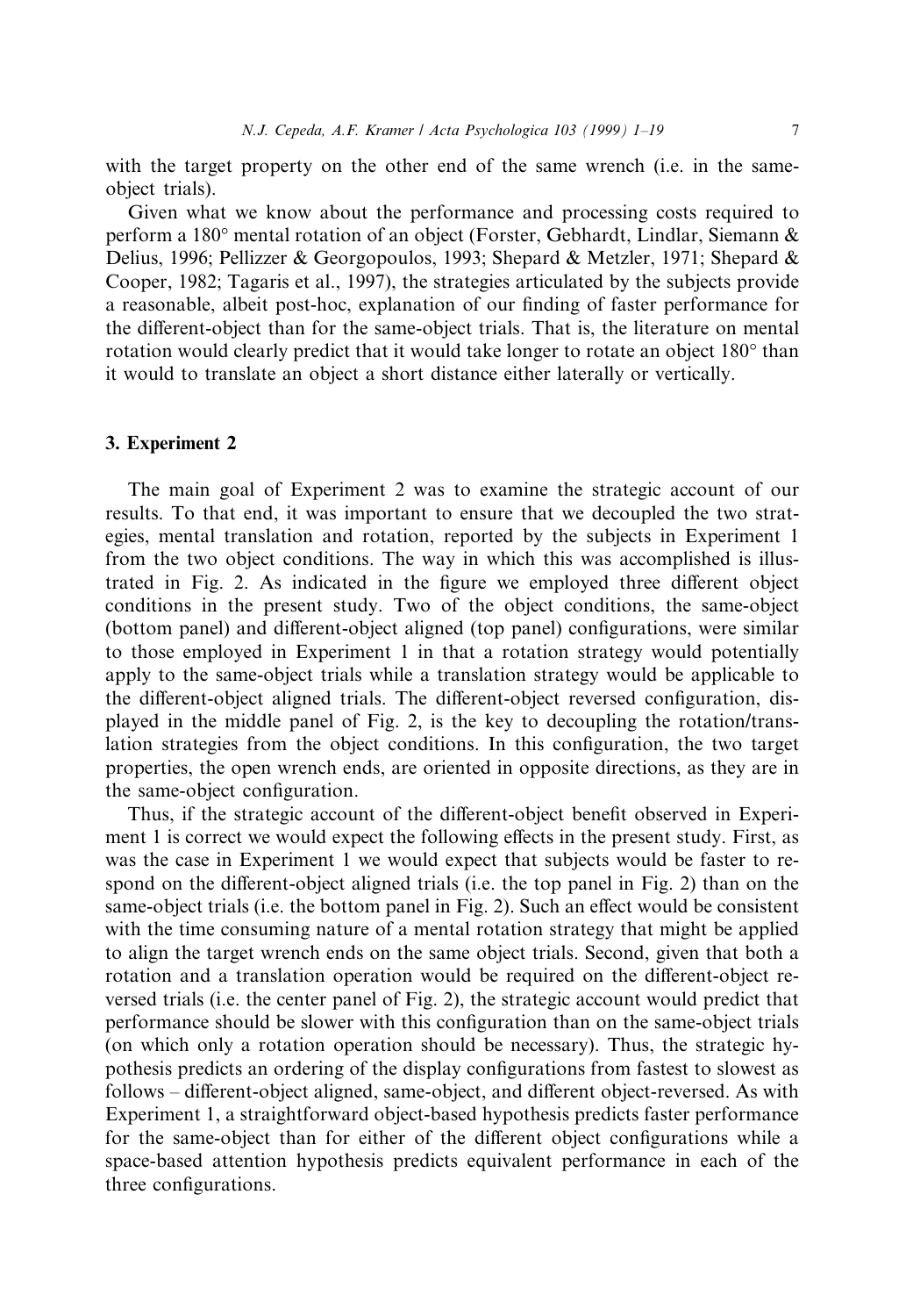

Fig. 2. A graphical illustration of the stimuli presented in Experiment 2. The top panel presents an illustration of a different-object aligned trial. The middle panel presents an illustration of a different-object reversed trial. The bottom panel presents an illustration of a same-object trial.

#### 3.1. Methods

#### 3.1.1. Subjects

Seventeen students from the University of Illinois participated in the study and were paid \$5.00 per hour for their time. The students ranged in age from 18 to 27 (mean  $age = 22.7$ ). Fourteen of the students were female. All of the students had normal or corrected to normal acuity as measured by a Snellen chart.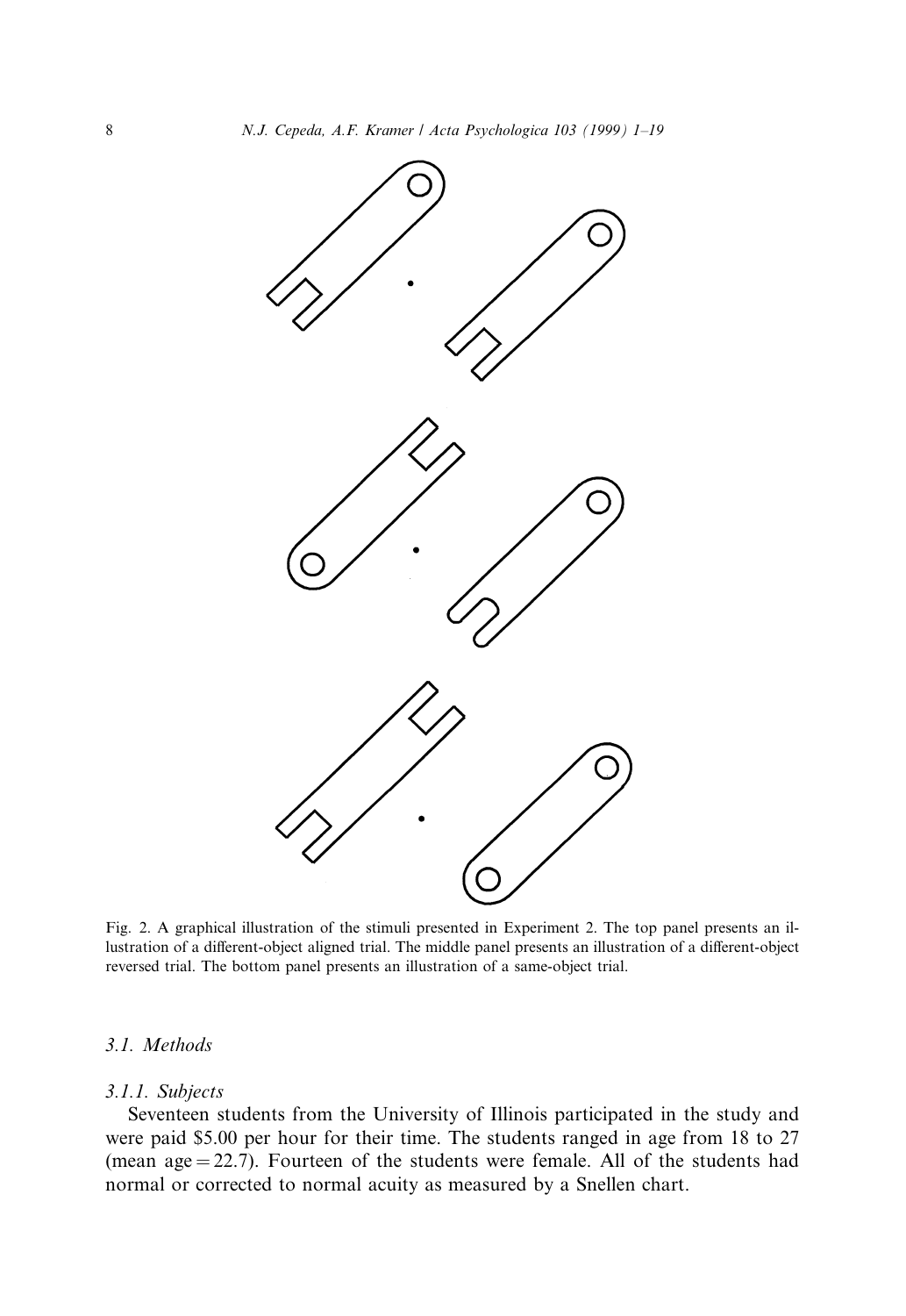#### 3.1.2. Stimuli and apparatus

The stimuli and apparatus in the present study were the same as those used in Experiment 1 with the following exceptions. First, ratherthan presenting the wrenches vertically or horizontally, the wrenches were tilted at a 45° angle with respect to vertical (see Fig. 2). Second, the wrenches were  $6.91^{\circ}$  in length and  $1.7^{\circ}$  in width. The two open-ends of the wrenches always appeared  $3^\circ$  in visual angle from fixation and 5.4° in visual angle from each other. One of the closed ends also appeared 3° from fixation and 5.4° from each of the open-ends. The other closed wrench end appeared  $5.4^{\circ}$  from fixation. Finally, as illustrated in Fig. 2 the wrenches were offset (i.e. one of the wrenches appeared higher in the display than the other wrench), so that retinal eccentricity and visual angle separation between open-ends could be maintained in the different-object aligned, different-object reversed, and same-object trials.

#### 3.1.3. Procedure

The procedures were the same as those employed in Experiment 1.

# 3.2. Results and discussion

The mean RT and accuracy data for the same-object, different-object aligned and different-object reversed conditions for the match and mismatch response trials are presented in Table 2. These data were submitted to two-way repeated measures ANOVAs with object type (same-object, different-object aligned  $\&$  different-object reversed) and response type (match and mismatch response) as within subjects factors. A significant main effect was obtained for object type for both RT  $(F(1,16) = 38.2, p < 0.01)$  and accuracy  $(F(1,16) = 5.2, p < 0.01)$ . Consistent with the strategic hypothesis RTs were fastest for the different-object aligned configurations, slower for the same-object trials, and slowest for the different-object reversed trials  $(593, 608 \text{ and } 622 \text{ ms},$  respectively). Post-hoc comparisons confirmed that each of these differences were significant. Accuracies for the different-object aligned, sameobject and different-object reversed trials were 0.939, 0.930 and 0.915, respectively.

Table 2

Mean RTs (ms) and accuracies for the same object, different object aligned (Different  $A$ ) and different object reversed (Different  $R$ ) trials for the match and mismatch responses in Experiment 2 (standard errors are in parentheses)

|          | Match response |                                      | Mismatch response     |         |                                      |                       |
|----------|----------------|--------------------------------------|-----------------------|---------|--------------------------------------|-----------------------|
|          | Same           | <b>Different</b><br>$\boldsymbol{A}$ | <b>Different</b><br>R | Same    | <b>Different</b><br>$\boldsymbol{A}$ | <b>Different</b><br>R |
| Mean RT  | 611            | 587                                  | 640                   | 604     | 598                                  | 605                   |
|          | (15.3)         | (14.9)                               | (15.5)                | (15.9)  | (15.6)                               | (17.7)                |
| Accuracy | 0.93           | 0.94                                 | 0.90                  | 0.93    | 0.94                                 | 0.93                  |
|          | (0.008)        | (0.007)                              | (0.009)               | (0.005) | (0.007)                              | (0.008)               |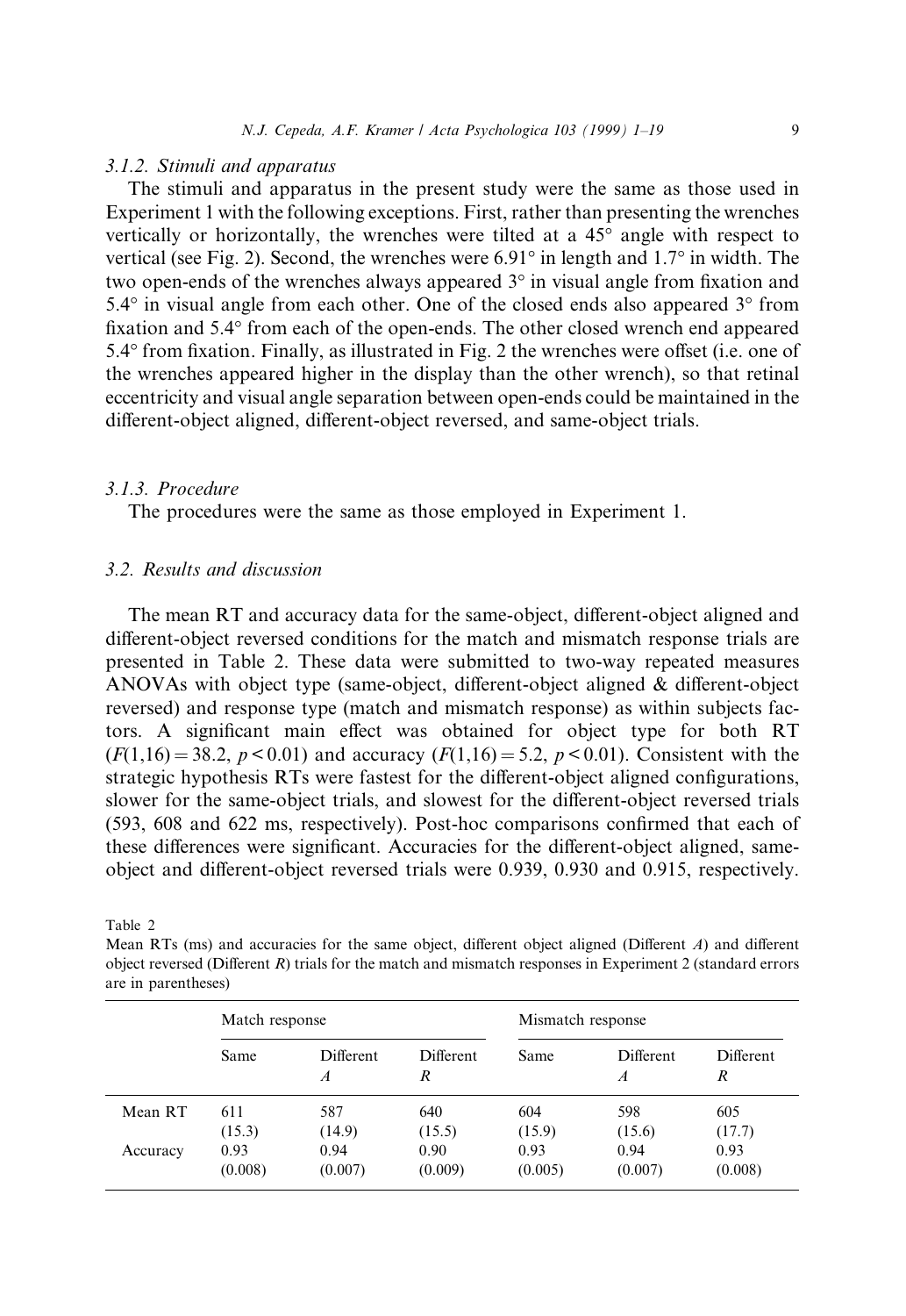The different-object aligned and same-object trials were significantly more accurate than the different-object reversed trials.

A significant interaction was also obtained between the object type and response type factors for RT ( $F(1,16) = 12.7$ ,  $p < 0.01$ ) and a marginally significant effect was obtained for accuracy  $(F(1,16) = 2.8, p < 0.07)$ . As can be seen in Table 2, the RT pattern observed for the main effect of object type was obtained for the match but not for the mismatch response. RTs were fastest for the different-object aligned, slower for the same-object and slowest for the different-object reversed trials for the match response. These three conditions produced statistically equivalent RTs for the mismatch response. A similar pattern of results was obtained for accuracy.

In summary, the pattern of RTs and accuracies obtained on the match trials in the present study are consistent with the strategic hypothesis but not with either the object-based or space-based hypotheses. RTs were fastest when a translation operation was needed to superimpose two images of the wrenches (different-object aligned trials), slower when a rotation operation was necessary to superimpose the target wrench ends (same-object trials), and slowest when both a translation and rotation was required to superimpose images of the two wrenches (different-object reversed trials). The object-based hypothesis predicted faster responses when the two target properties appeared on a single object (wrench) than when one open-end appeared on one wrench and the other open-end appeared on the other wrench. Although the faster RTs obtained on the same-object than on the different-object reversed trials was consistent with the object-based hypothesis, the finding of slower RTs on the same-object than on the different-object aligned trials was not consistent with this hypothesis. The space-based hypothesis predicted equivalent RTs in the three objects conditions. Such a pattern of results was not obtained on the match trials. Thus, these data when viewed along with the results obtained in Experiment 1 provide strong support for our suggestion that subjects pursued a strategy in which they attempted to mentally superimpose images of the target properties to aid in deciding whether they were the same or different.

## 4. Experiment 3

The results obtained in Experiments 1 and 2 suggest that the adoption of strategies, such as mental rotation and translation (Shepard & Metzler, 1971; Shepard & Cooper, 1982; Taragaris et al., 1997), which can be used in the comparison of multiple stimuli can override or mask object-based attentional selection strategies (i.e. as inferred from a same-object performance benefit). However, an important unanswered question is why subjects in our studies appear to have adopted a translation/rotation strategy to enable the extraction of task-relevant information whereas evidence for the use of such strategies has not been obtained in other studies of object-based attentional selection?

One possibility concerns the nature of the subjects' task. We asked subjects to perform a same-different matching task, determining whether the target wrench ends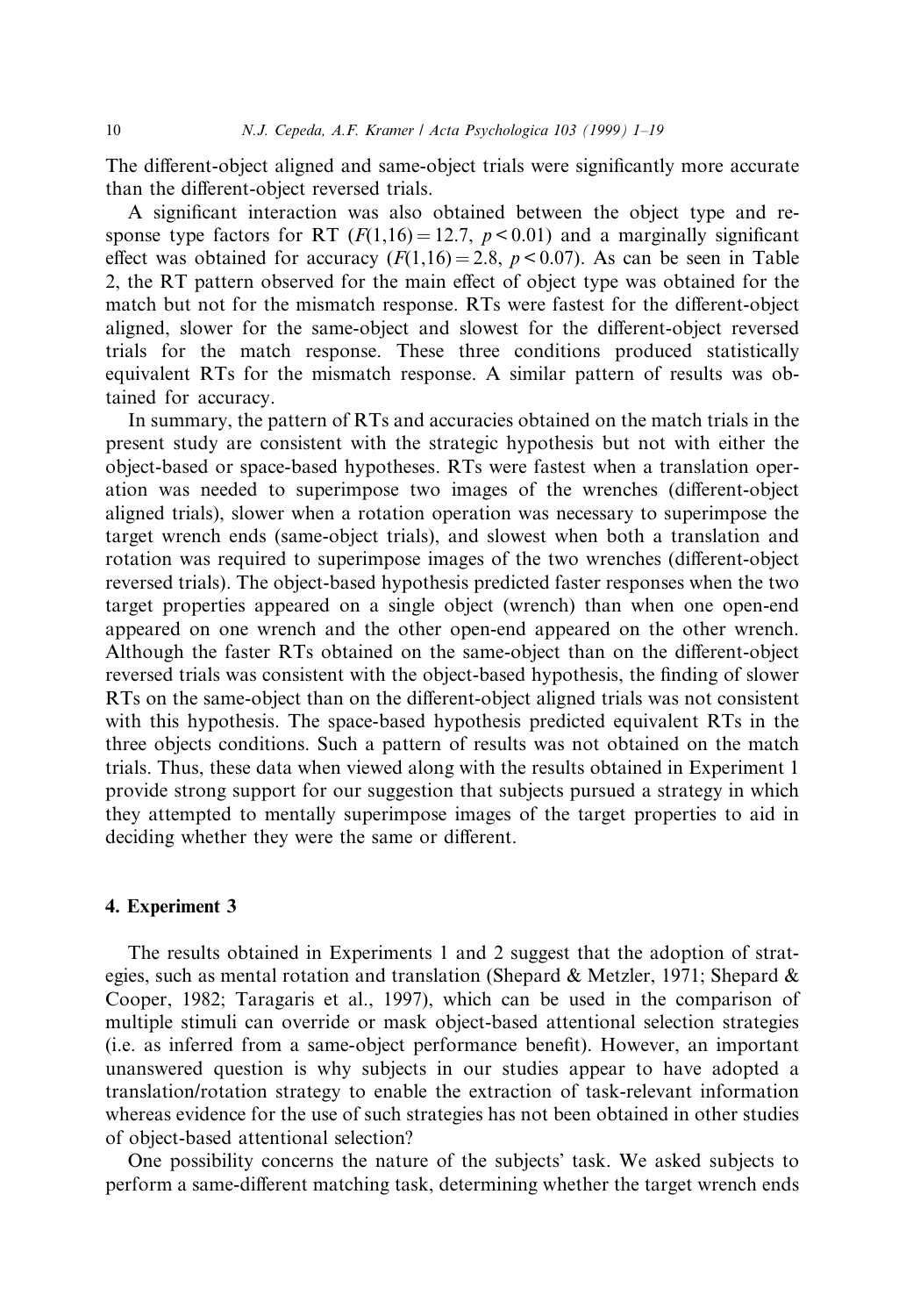were the same or different, while many previous studies of object-based attentional selection have employed either simple detection (Egly et al., 1994a,b), discrimination (Duncan, 1984; Moore et al., 1998; Vecera & Farah, 1994), focused attention (Baylis & Driver, 1992; Kramer & Jacobson, 1991; Yantis, 1992) or conjunction search tasks (Kramer & Watson, 1996; Watson & Kramer, 1999). Thus, it is conceivable that the same-different matching task encouraged subjects to utilize a strategy which enabled them to superimpose, in their mind's eye, the two potential targets for the purposes of deciding whether they were physically equivalent. The other tasks which have been used to investigate object-based selection would not necessarily benefit from such a strategy. However, this task-based hypothesis is inconsistent with the small but growing number of studies which have required subjects to perform a same-different matching task and have found evidence for object-based selection (Baylis & Driver, 1993; Lavie & Driver, 1996) even when the stimuli were arranged in a manner similar to that represented in Fig. 1 (Behrmann, Zemel & Mozer, 1998). Therefore, it would appear unlikely that the nature of the task would be responsible for subjects adopting a translation/rotation comparison strategy in the present studies.

However, it is conceivable that the nature of the task when viewed in conjunction with the difficulty of the discrimination required of the subject might encourage the use of a rotation/translation strategy. That is, previous investigations of object-based attentional selection that have used same-different matching tasks have required subjects to perform relatively easy discriminations between potential targets. For example, Lavie and Driver (1996) had subjects decide whether two dots, two gaps, or a dot and a gap were present on a set of lines. Behrmann et al. (1998) had subjects decide whether two or three divisions were present on the ends of two overlapping bars. In our task subjects were asked to make the relatively subtle distinction between a rounded and a rectangular wrench end that was presented for only 56 ms. Indeed, our subjects suggested that they adopted the translation/rotation strategy to aid them in making this difficult comparison. Interestingly, Forster et al., (1996) reported that subjects used a rotation strategy to compare non-mirror image polygons only when the discrimination among different polygons in a set was difficult.

In order to test the *perceptual difficulty hypothesis*<sup>2</sup> we changed the nature of the target stimuli that subjects were required to compare so as to make the distinction

<sup>&</sup>lt;sup>2</sup> We conducted a control study in order to provide an objective performance-based basis for the perceptual difficulty hypothesis. Sixteen subjects participated in a study in which we briefly (56 ms) presented two wrenches and, in different blocks of trials, asked the subjects to determine whether one of the four target ends (i.e. the rectangular and rounded open-ends used in Experiments 1 and 2 and the bentend and irregular open-end used in Experiment 3) was present on the display (the rest of the ends were closed-ends). The order of the four different target wrench-end blocks were counterbalanced across subjects. Subjects' performance was significantly faster  $(F(3,45) = 10.2, p < 0.01)$  and more accurate  $(F(3,45) = 15,9, p < 0.01)$  when they detected the wrench ends used in Experiment 3 than when the wrench ends used in Experiments 1 and 2 were the targets. The mean RTs for the rounded, rectangular, bent and irregular open-end wrench ends were 561, 569, 489 and 496 ms, respectively. The comparable accuracies for these four target conditions were 87.3, 87.8, 92.8 and 92.6 ms. Thus, these data are consistent with our hypothesis that the perceptual comparison difficulty was higher in Experiments 1 and 2 than it was in Experiment 3.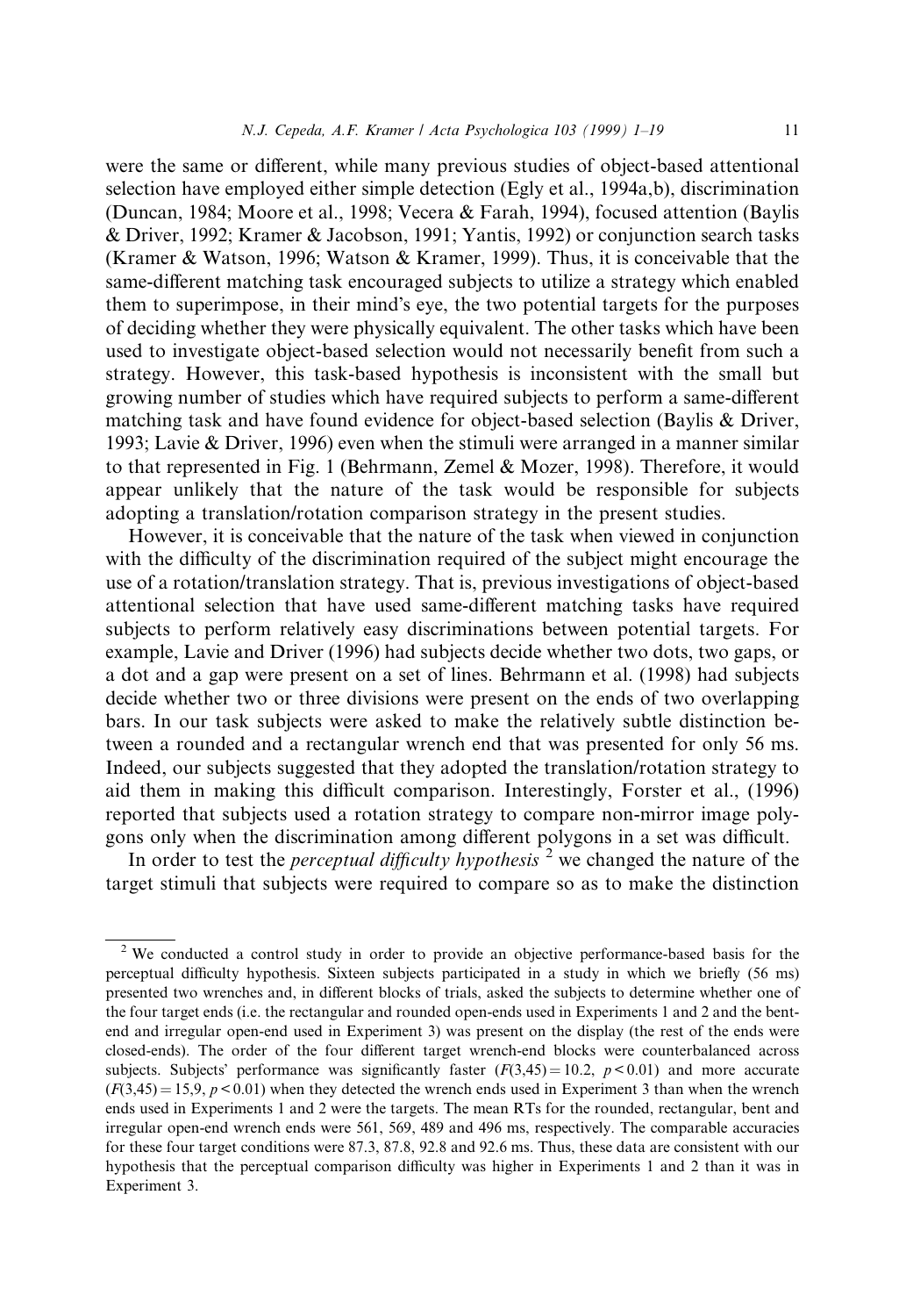

Fig. 3. A graphical illustration of the stimuli presented in Experiment 3. The top-panel presents a different-object trial requiring a mismatch response. The bottom panel presents an illustration of a sameobject trial requiring a match response.

between targets more salient. As illustrated in Fig. 3, instead of having subjects make the subtle discrimination between rectangular and rounded wrench ends as in Experiments 1 and 2, we now asked subjects to decide whether two open-ends, two closed bent-ends, or one open-end and one bent-end were present on the briefly presented wrench pair. If the perceptual difficulty of the comparison was responsible for the subjects' use of the translation/rotation strategy in the first two studies we would now expect to find a same-object benefit in performance whenever the target appeared on a single wrench.

# 4.1. Methods

#### 4.1.1. Subjects

Ten students from the University of Illinois participated in the study and were paid \$5.00 per hour for their time. The students ranged in age from 20 to 31 (mean  $age = 22.0$ . Nine of the students were female. All of the students had normal or corrected to normal acuity as measured by a Snellen chart.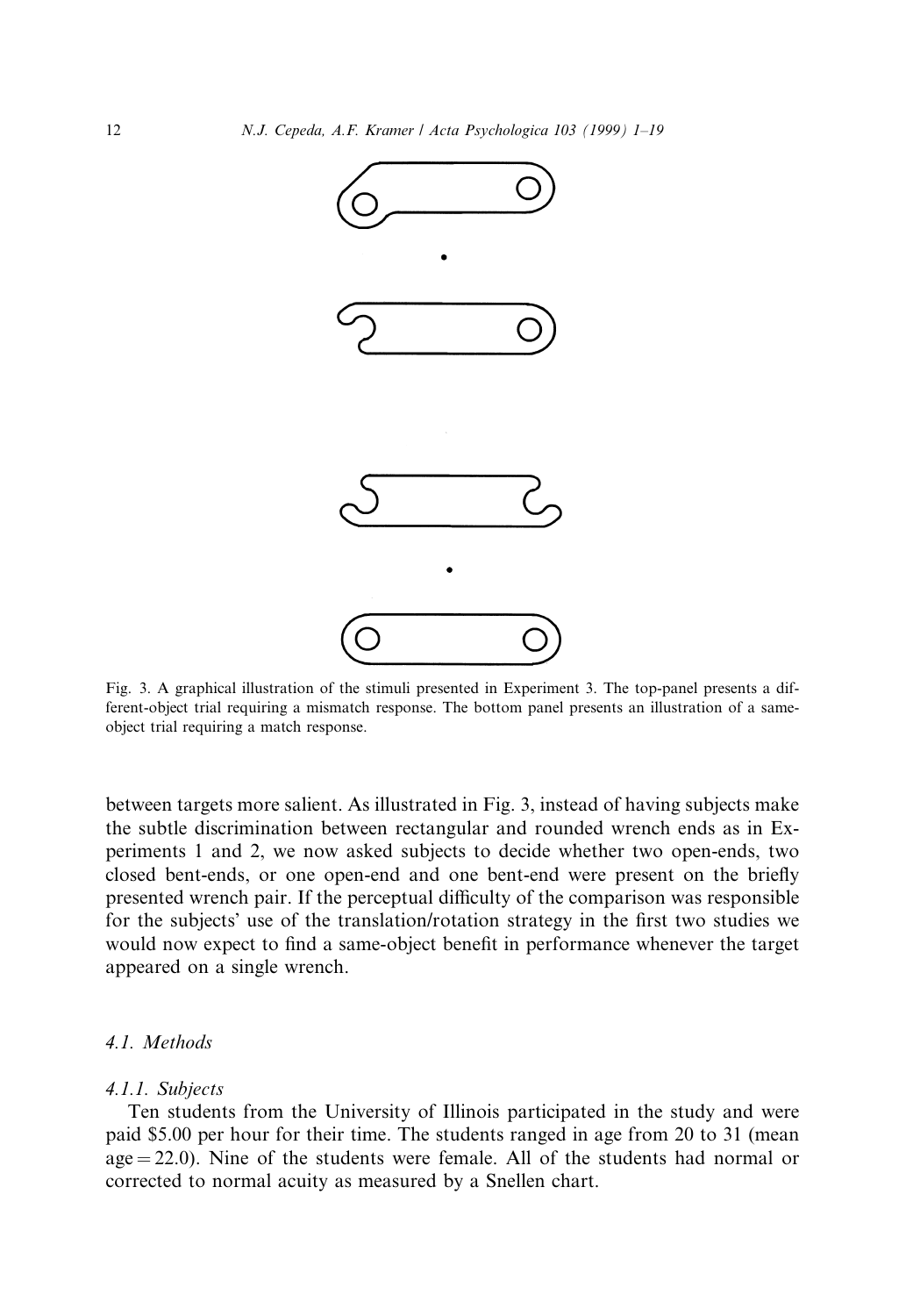#### 4.1.2. Stimuli and apparatus

The stimuli and apparatus were the same as those employed in Experiment 1 with the following exceptions. The wrench ends differed from those employed in Experiment 1. As illustrated in Fig. 3 the non-target wrench ends were closed and co-linear with the shaft of the wrench. The target wrench ends were the open-end and the bent closed-end. Two target wrench ends appeared in each display. The target wrench ends (which were the same or different) appeared on one wrench 50% of the trials and distributed between the two wrenches on the rest of the trials.

## 4.1.3. Procedure

The procedures were the identical to those employed in Experiment 1.

# 4.2. Results and discussion

The mean RT and accuracy data for the same and different object trials for the match and mismatch responses are presented in Table 3. These data were submitted to two-way repeated measures ANOVAs with object type (same and different) and response type (match and mismatch) as factors. Significant main effects for object type were obtained for both RT  $(F(1,9) = 12.4, p < 0.01)$  and accuracy measures  $(F(1,9) = 21.2, p < 0.01)$ . Subjects were faster and more accurate to respond when the two target properties appeared on one object than when they were distributed between two different objects. None of the other main effects or interactions were significant. These data are consistent with the perceptual difficulty hypothesis. When we decreased the similarity of the target properties, as was the case with the open-end and bent-ends in the present study, subjects appeared to selectively attend to specific objects without the need to execute a translation/rotation strategy to successfully compare the wrench ends.

Table 3

Mean RTs (ms) and accuracies for the same and different object trials for the match and mismatch responses in Experiment 3 (standard errors are in parentheses)

|          | Match response |                  | Mismatch response |                  |
|----------|----------------|------------------|-------------------|------------------|
|          | Same-object    | Different-object | Same-object       | Different-object |
| Mean RT  | 610            | 637              | 611               | 631              |
|          | (31.6)         | (34.7)           | (34.9)            | (36.8)           |
| Accuracy | 0.97           | 0.94             | 0.96              | 0.93             |
|          | (0.006)        | (0.005)          | (0.003)           | (0.007)          |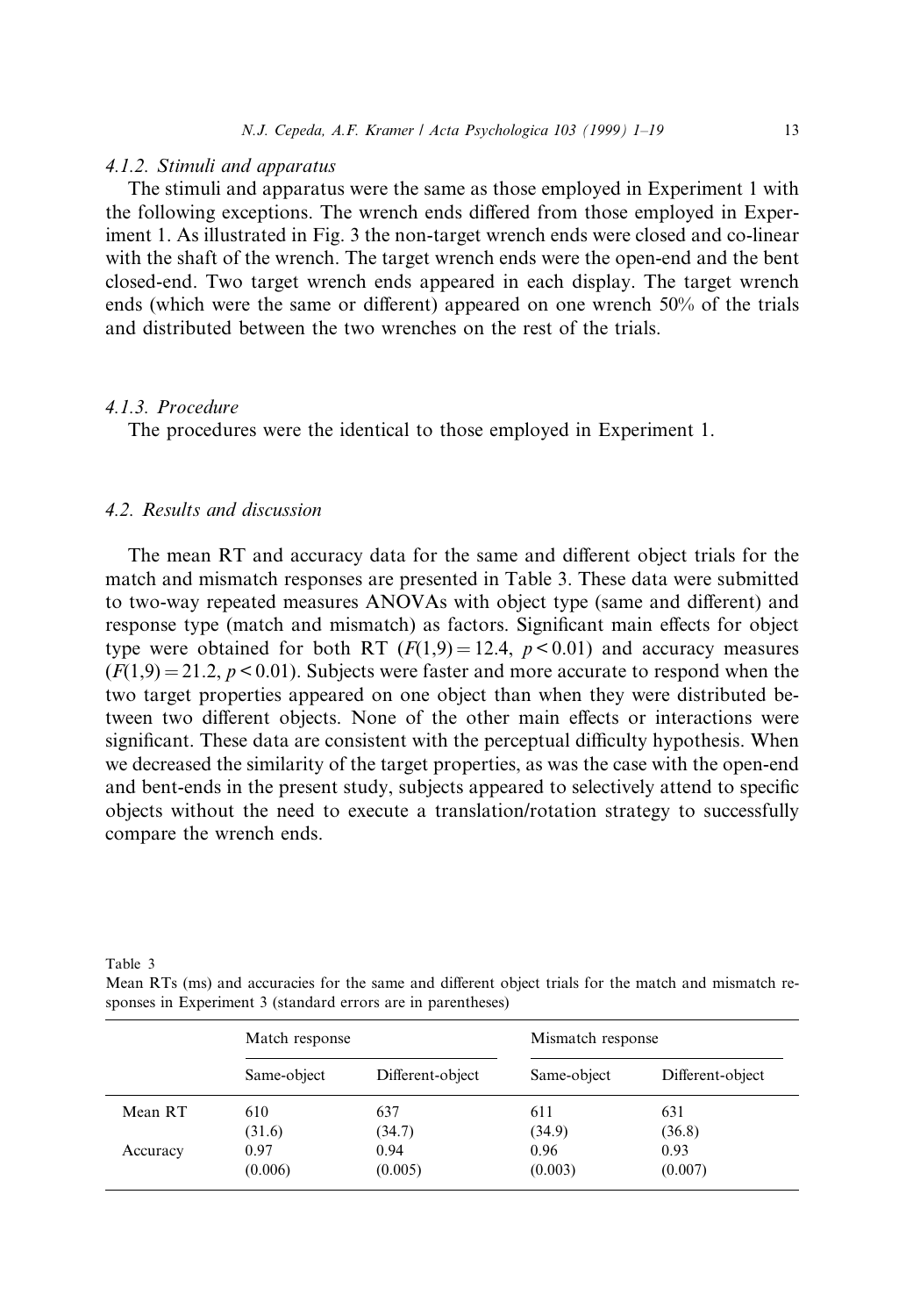# 5. General discussion

The results obtained in the present studies suggest that image manipulation strategies, such as mental rotation and translation,  $\frac{3}{3}$  are used by subjects when they are required to compare two similar target properties in order to decide whether they are physically the same or different. Indeed, the apparent use of such strategies resulted in the observation of a surprising result, a different-object performance benefit, in a paradigm which has previously produced robust performance effects (i.e. same-object benefits) that are consistent with object-based models of attentional selection (Baylis & Driver, 1993; Behrmann et al., 1998; Duncan, 1984; Vecera & Farah, 1994; Watson & Kramer, 1999; Weber et al., 1997).

In Experiment 1, we found that RTs were faster when the target properties appeared on two different line drawings of wrenches than when the target properties appeared on a single wrench. This pattern of results was replicated, for the match responses, for comparable stimuli in Experiment 2 (see the top and bottom panels of Fig. 2). Such a pattern of results is inconsistent with space-based models of attention (Eriksen & St. James, 1986; Posner, 1980) which predict no difference in the time required to compare the target properties when they appear on one or two wrenches. The results are also inconsistent with object-based models of attention (Baylis  $\&$ Driver, 1993; Duncan, 1994; Watson & Kramer, 1999) which predict faster and/or more accurate performance when the target properties appear on a single object than when they appear on the two objects.

The explanation for the different-object performance benefit was provided by a comparison of the three object conditions in Experiment 2. Our explanation of the different-object benefit was based on the assumption that subjects were manipulating images of the wrenches in order to mentally superimpose the target properties in an effort to decide whether they match or mismatch. For example, the wrenches in the different-object aligned condition, represented by the wrench pair in the top panel of Fig. 2, could be superimposed by a translation operation. However, the superimposition of the target properties in the same-object conditions, represented in the bottom panel of Fig. 2, would require that a mental image of the wrench be rotated 180°. Thus, given the adoption of such image manipulation strategies the faster RTs

<sup>&</sup>lt;sup>3</sup> One could argue that previous studies of the time course of mental rotation have suggested that a 180° rotation takes substantially longer than the RTs observed in the present studies (Forster et al.,1996; Pellizzer & Georgopoulos, 1993; Shepard & Metzler, 1971; Shepard & Cooper, 1982; Tagaris et al., 1997) and therefore a mental rotation strategy is unlikely to have been adopted. However, it is important to point out that the objects used in our studies were quite different than objects used in studies of mental rotation. For example, our objects had a clearly defined major axis of orientation and were relatively simple 2D line drawings of familiar objects while objects used in most mental rotation studies have tended to be unfamiliar and complex multi-angle stimuli with no major axis of orientation. Therefore, it is conceivable that mental rotation might be considerably faster with the objects which we employed than the kinds of objects which have been employed to study the mechanisms which underlie mental rotation. Of course, this issue should be systematically addressed in future research.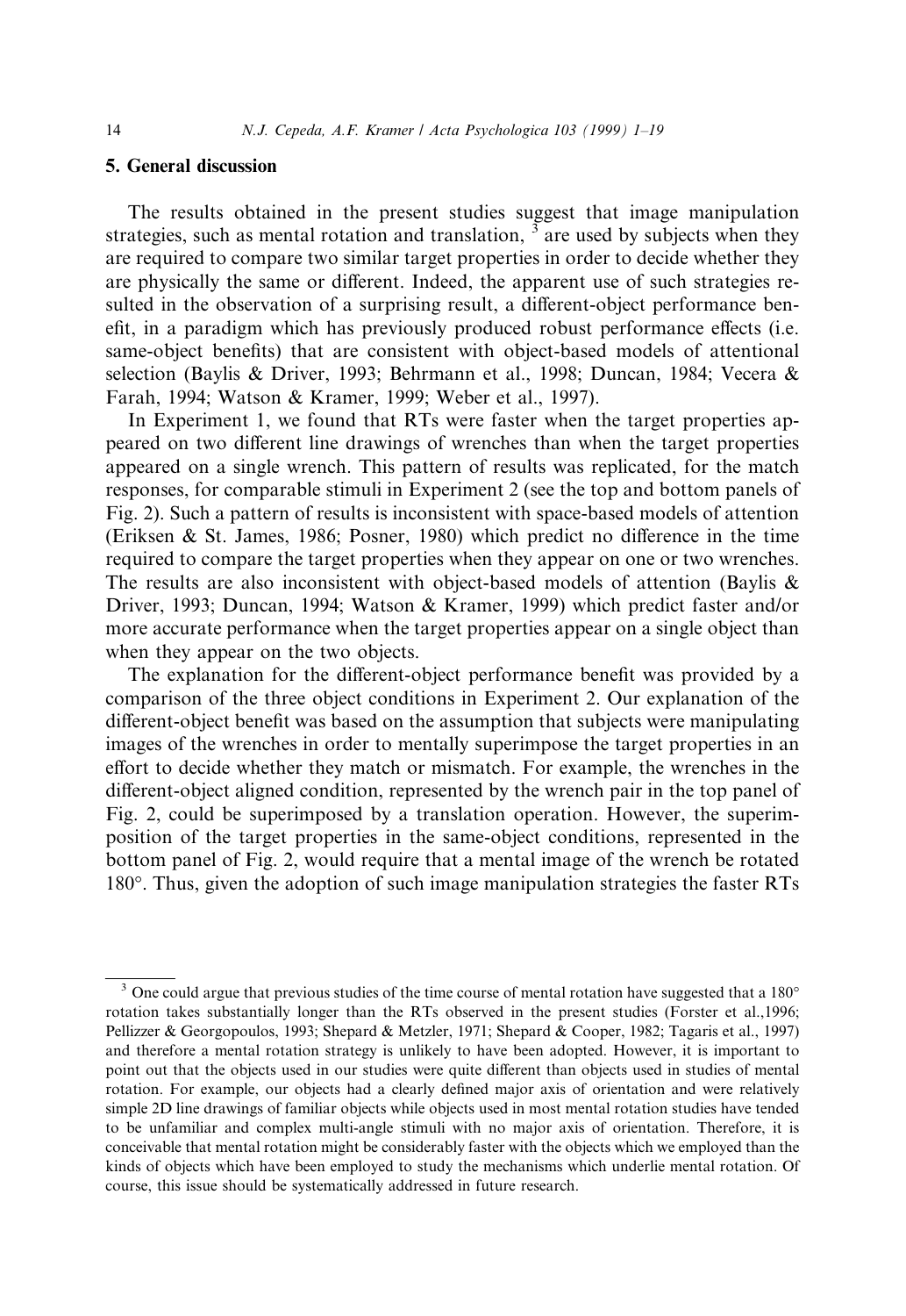observed for the different-object conditions in Experiments 1 and 2 could be the result of the longer time required to perform a 180° rotation operation, in the sameobject conditions, than the translation operation required to compare the two target properties on the different-object trials (Forster et al., 1996; Shepard  $\&$  Metzler, 1971; Shepard & Cooper, 1982; Tagaris et al., 1997).

This image manipulation hypothesis was tested by adding an additional differentobject condition in Experiment 2. In this different-object reversed condition, represented in the center panel of Fig. 2, the superimposition of the two target properties would require both a translation and a  $180^\circ$  rotation operation. Thus, if subjects were employing the hypothesized image manipulation strategies, RT should be longer in the different-object reversed condition than in either the same-object or the different-object aligned conditions. This was the pattern of results that we observed for the match responses.

In Experiment 3 we examined a potential explanation for why subjects in our studies employed translation/rotation image manipulation strategies to compare two target properties despite the fact that no evidence for the use of such strategies was obtained in other investigations of object-based attention in same/different matching tasks (Behrmann et al., 1998; Lavie & Driver, 1996). We hypothesized that image manipulation strategies might only be employed when physically similar target properties need to be compared (see Tagaris et al., 1997 for empirical support for this hypothesis with a Shepard & Metzler task) and therefore if we made the target properties more dissimilar subjects would select individual objects without the need to mentally superimpose them for the purposes of deciding whether they matched or mismatched. In order to examine this hypothesis we employed different target properties, illustrated in Fig. 3, that were physically dissimilar. The pattern of performance effects obtained in this study was consistent with our perceptual difficulty hypothesis. A same-object benefit, in RT and accuracy, was obtained with the physically dissimilar wrench ends.

The results of the three studies, when viewed together, suggest that while the presence of a same-object effect is diagnostic of object-based attentional selection (Baylis & Driver, 1993; Duncan, 1984; Tipper & Behrmann, 1996; Vecera & Farah, 1994; Kramer & Watson, 1996), its absence does not necessarily suggest that objects are not being selectively attended. Indeed, the image manipulation strategies that subjects appear to have employed in Experiments 1 and 2 are clearly object-based, in the sense that they involve the selective manipulation of particular objects in the  $display - rather than simply the selection of areas of space. However, as suggested$ by the findings obtained in Experiment 2, the use of such image manipulation strategies resulted in the opposite pattern of performance effects, a different-object benefit, than that observed in previous investigations of object-based attentional selection. A comparison of the results obtained in Experiments 1 and 2 and those obtained in Experiment 3 suggest that the use of image manipulation strategies for the comparison of multiple targets is based, at least in part, on the similarity of the targets to be compared. In summary, it would appear that it is important to consider the nature of the stimuli and tasks when examining the processes of attentional selection. Indeed, such considerations are likely to become more important as we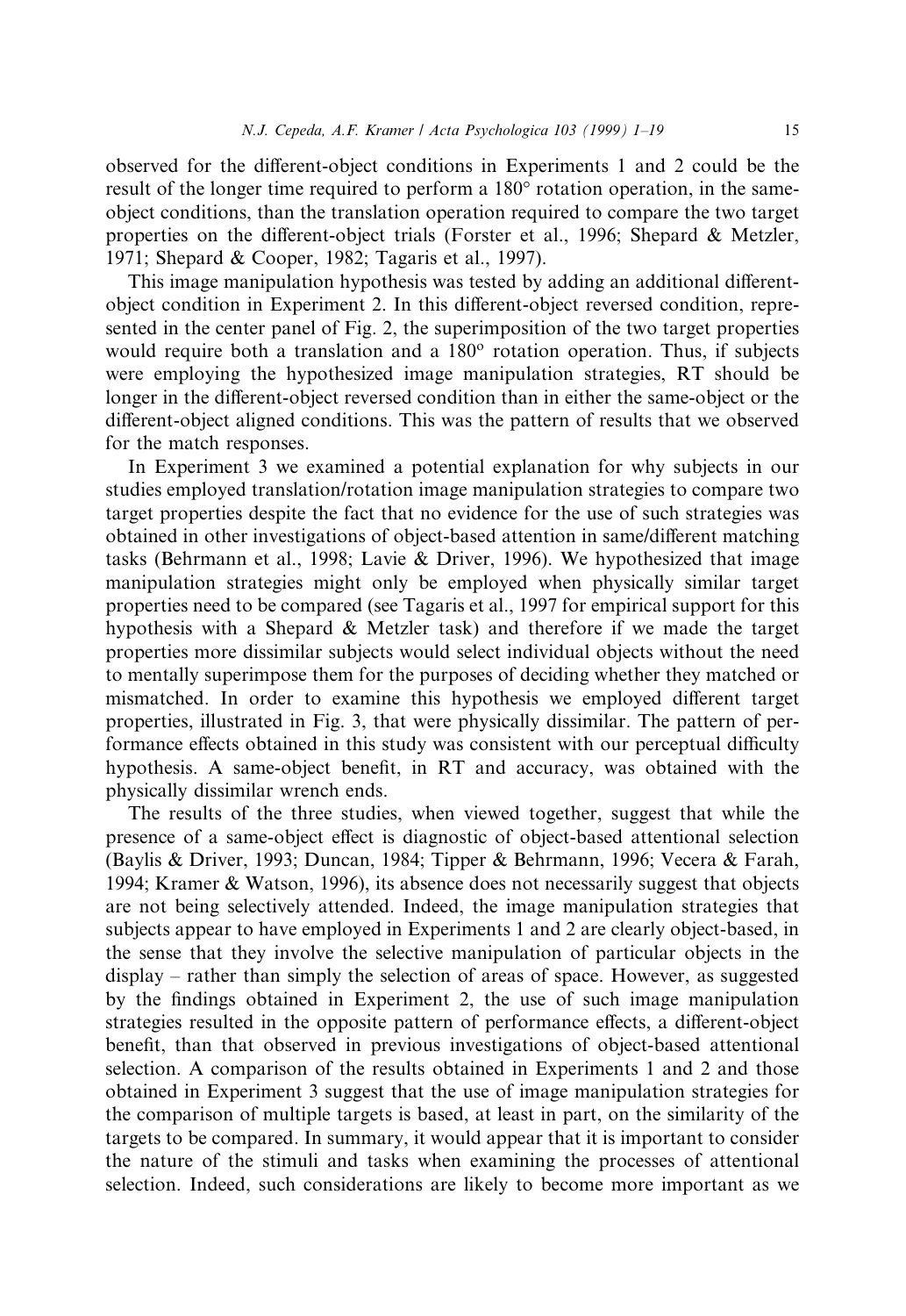transition the study of attention from well controlled, but often impoverished, laboratory displays and tasks to the study of attentional selection strategies in the real-world.

One additional finding merits some discussion. That is, while large and robust different-object benefits were obtained for the match responses in Experiments 1 and 2, the different-object benefits were either substantially smaller (Experiment 1) or non-significant (Experiment 2) for the mismatch responses. Why might this be the case? One possibility concerns the modes of selective attention that may be operating in our task. Egly et al., (1994a,b; see also Humphreys & Riddoch, 1993; Humphreys, Olson, Romani & Riddoch, 1996; Kramer & Jacobson, 1991) have argued that both object and space-based modes of attention may operate in a cooperative fashion within an experimental trial. Indeed, they have obtained empirical data in a cueing paradigm which is supportive of this speculation.

One could imagine that under conditions in which discriminations are expected to be difficult (i.e. Experiments 1 and 2) subjects might broadly deploy attention in the visual field at the beginning of a trial in an effort to extract the locations which are likely to contain the target properties. In some cases, particularly when there are different target properties presented in the display (i.e. target properties which should result in a mismatch response), the broadly distributed spatial attention might be sufficient to produce a response. However, in other cases, particularly when the target properties are identical, the mental superimposition of the target properties might be necessary to decide on the appropriate response. That is, both space and object-based selection strategies might operate in parallel to aid the subject in deciding whether similar target properties match or mismatch. Such an attentional strategy would likely produce much weaker evidence of object-based selection for mismatching targets than for matching targets, since mismatching targets would be compared via a mixture of space-based and object-based attentional modes while matching targets would be mainly compared via objectbased strategies.

One way to further explore this hypothesis concerning the cooperative deployment of attentional strategies under conditions in which difficult comparisons are to be made would be to fit mixture distribution models to the RT distributions (Yantis, Meyer & Smith, 1991) in conditions like those in the present studies. Such a experimental strategy will require the collection of a substantial amount of data that can be used in the construction of mixture distributions of space-based and objectbased attentional strategies as well as the construction of experimental conditions in which one or the other attentional strategy are used (i.e. in order to construct the basis distributions for the space and object-based strategies).

# Acknowledgements

This research was supported by a cooperative research agreement from the Army Research Laboratory (DAAL01-96-2-0003) to the second author. We would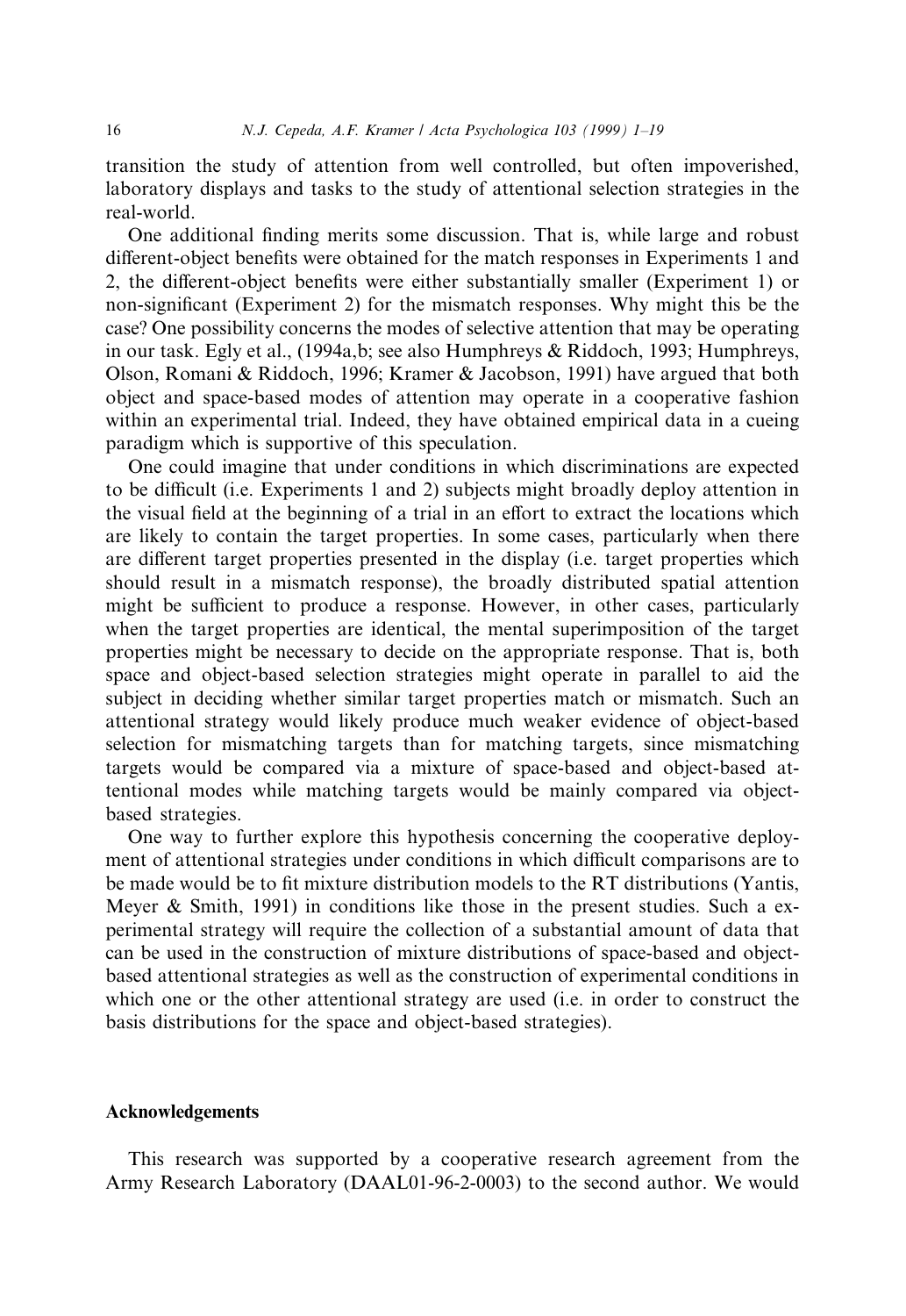like to thank Raja Parasuraman and an anonymous reviewer for their helpful comments on an earlier draft of this paper. We would also like to thank Angela Colcombe, Meredith Minear and Heidi Prioux for their assistance in running subjects. Requests for reprints can be sent to Arthur Kramer (akramer@s.psych.uiuc.edu), Beckman Institute, University of Illinois, 405 North Mathews Avenue, Urbana, IL 61801.

#### References

- Bashinski, H. S., & Bacharach, V. R. (1980). Enhancement of perceptual sensitivity as a result of selectively attending to spatial locations. Perception and Psychophysics, 28, 241-248.
- Baylis, G., & Driver, J. (1993). Visual attention and objects: Evidence for hierarchical coding of location. Journal of Experimental Psychology Human Perception and Performance, 19, 451-470.
- Baylis, G., & Driver, J. (1992). Visual parsing and response competition: The effect of grouping factors. Perception and Psychophysics, 51, 145-162.
- Behrmann, M., & Moscovitch, M. (1994). Object-centered neglect in patients with unilateral neglect effects of left-right coordinates of objects. Journal of Cognitive Neuroscience, 6, 1–16.
- Behrmann, M., & Tipper, S. P. (1999). Attention accesses multiple references frames: Evidence from visual neglect. Journal of Experimental Psychology: Human Perception and Performance, 25, 83-101.
- Behrmann, M., Zemel, R., & Mozer, M. C. (1998). Object-based attention and occlusion evidence from normal subjects and a computational model. Journal of Experimental Psychology: Human Perception and Performance, 24, 1011-1036.
- Dowing, C., & Pinker, S. (1985). The spatial structure of visual attention. In M. Posner & O. Martin, Attention and performance XI (pp. 171-187). Hillsdale, NJ: Erlbaum.
- Driver, J., & Halligan, P. (1991). Can visual neglect operate in object-centered coordinates?. Cognitive Neuropsychology, 8, 475-496.
- Duncan, J. (1993). Similarity between concurrent visual discriminations: Dimensions and objects. Perception and Psychophysics, 54, 425-430.
- Duncan, J. (1984). Selective attention and the organization of visual information. *Journal of Experimental* Psychology: General, 113, 501-517.
- Egly, R., Driver, J., & Rafal, R. (1994a). Shifting visual attention between objects and locations: Evidence from normal and parietal lesion subjects. Journal of Experimental Psychology General, 123, 161±177.
- Egly, R., Rafal, R., Driver, J., & Starrveveld, Y. (1994b). Covert orienting in the split brain reveals hemispheric specialization for object-based attention. *Psychological Science*, 5, 380–383.
- Eriksen, B. A., & Eriksen, C. W. (1974). Effects of noise letters on the identification of a target letter in a nonsearch task. Perception and Psychophysics, 16, 143-149.
- Eriksen, C. W., & James, J. D. St. (1986). Visual attention within and around the field of focal attention: A zoom lens model. Perception and Psychophysics, 40, 225-240.
- Forster, B., Gebhardt, R. P., Lindlar, K., Siemann, M., & Delius, J. D. (1996). Mental-rotation effect: A function of elementary stimulus discriminability?. Perception, 25, 1301-1316.
- Hahn, S., & Kramer, A. F. (1998). Further evidence for the division of attention among non-contiguous locations. Visual Cognition, 5, 217-256.
- Hillyard, S., Anllo-Vento, L., Clark, V., Heinze, H., Luck, S. & Mangun, G.R. (1996). Neuroimaging approaches to the study of visual attention. In A. F. Kramer, M. G. H. Coles & G. D. Logan, Converging operations in the study of visual selective attention (pp.  $107-138$ ). Washington, DC: APA Press.
- Hoffman, J. E., & Nelson, B. (1981). Spatial selectivity in visual search. Perception and Psychophysics, 30, 283±290.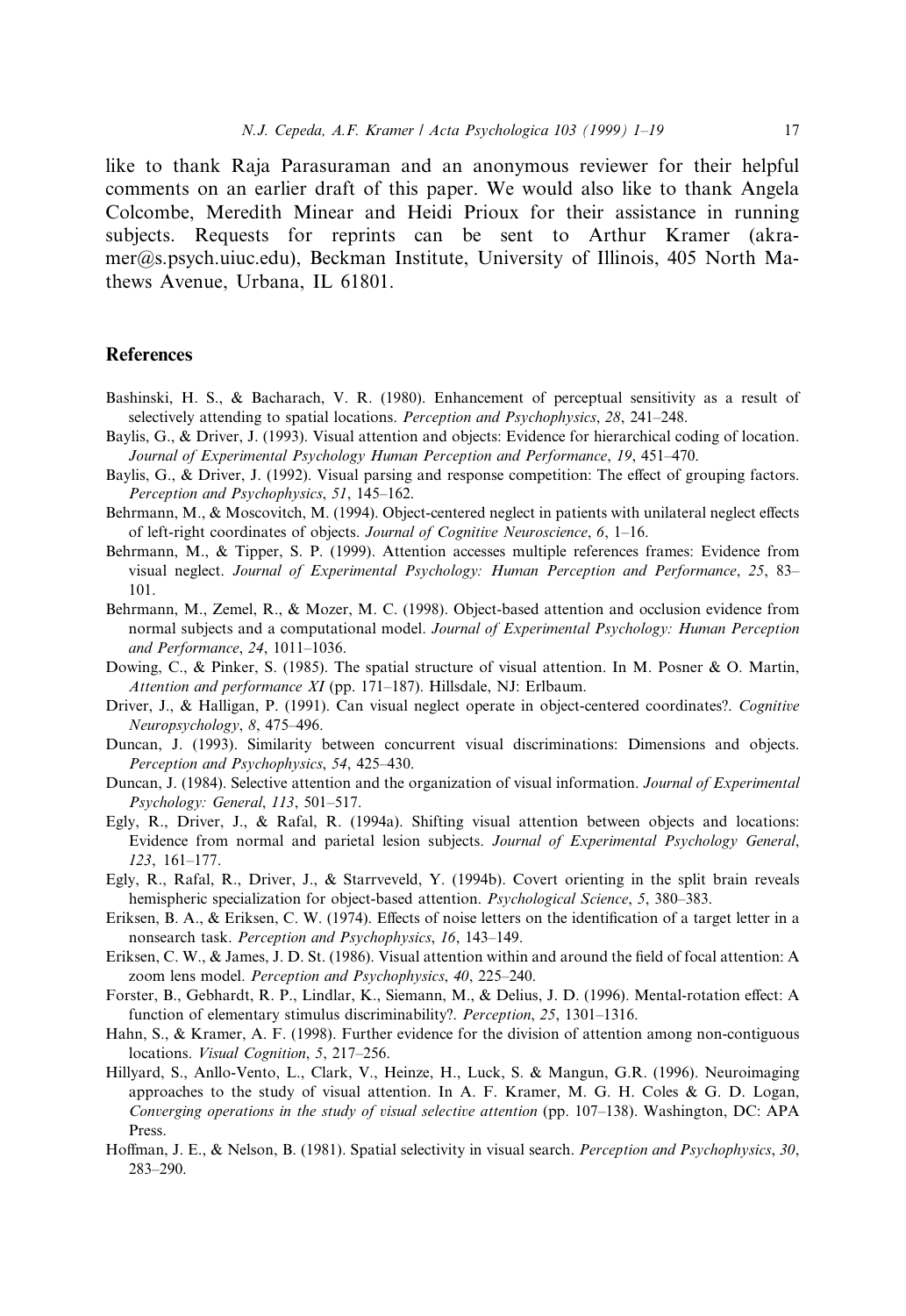- Humphreys, G., Olson, A., Romani, C., & Riddoch, M. (1996). Competitive mechanisms of selection by object and space: A neuropsychological approach. In A. Kramer, M. Coles & G. Logan, Converging operations in the study of visual selective attention (pp. 365–393). Washington, DC: APA Press.
- Humphreys, G., & Riddoch, M. (1993). Interactions between object and space vision revealed through neuropsychology. In D. Meyer & S. Kornblum, Attention and performance XIV. Hillsdale, NJ: Erlbaum.
- Kramer, A. F., & Hahn, S. (1995). Splitting the beam: Distribution of attention over noncontiguous regions of the visual field. *Psychological Science*, 6, 381–386.
- Kramer, A. F., & Jacobson, A. (1991). Perceptual organization and focused attention: the role of objects and proximity in visual processing. *Perception and Psychophysics*, 50, 267–284.
- Kramer, A. & Watson, S. (1996). Object-based visual selection and the principle of uniform connectedness. In A. Kramer, M. Coles & G. Logan, Converging operations in the study of visual selective attention (pp. 395–414). Washington, DC: APA Press.
- Kramer, A. F., Weber, T., & Watson, S. (1997). Object-based attentional selection: grouped-arrays or spatially-invariant representations? Journal of Experimental Psychology General, 126, 3-13.
- Kramer, A. F., Wickens, C. D., & Donchin, E. (1985). The processing of stimulus properties evidence for dual task integrality. Journal of Experimental Psychology Human Perception and Performance, 11, 393-408.
- LaBerge, D., & Brown, V. (1989). Theory of attentional operation in shape identification. *Psychological* Review, 96, 101-124.
- Lavie, N., & Driver, J. (1996). On the spatial extent of attention in object-based visual selection. *Perception* and Psychophysics, 58, 1238-1251.
- Moore, C. M., Yantis, S., & Vaughan, B. (1998). Object-based visual selection: Evidence from perceptual completion. Psychological Science, 9, 104-110.
- Pellizer, G., & Georgopoulos, A. P. (1993). Mental rotation of the intended direction of movement. Current Directions in Psychological Science, 2, 12-17.
- Posner, M. (1980). Orienting of attention. *Quarterly Journal of Experimental Psychology*, 32, 3–25.
- Posner, M., Walker, J., Friedrich, F., & Rafal, R. (1984). Effects of parietal lobe injury on covert orienting of visual attention. Journal of Neuroscience, 4, 1863-1874.
- Riddoch, M., & Humphreys, G. (1983). The effect of cueing on unilateral neglect. Neuropsychologia, 21, 588±599.
- Shepard, R. N., & Cooper, L. A. (1982). Mental images and their transformations. Cambridge, MA: MIT Press.
- Shepard, R. N., & Metzler, J. (1971). Mental rotation of three-dimensional objects. Science, 171, 701– 703.
- Tagaris, G. A., Kim, G. G., Strupp, J. P., Andersen, P., Ugurbil, K., & Georgopoulos, A. P. (1997). Mental rotation studied by functional magnetic resonance imaging at high field:  $(4 T)$  performance and cortical activation. Journal of Cognitive Neuroscience, 9, 419-432.
- Tipper, S. P., & Behrmann, M. (1996). Object-centered not scene-based visual neglect. Journal of Experimental Psychology: Human Perception and Performance, 22, 1261-1278.
- Tipper, S. P., Driver, J., & Weaver, B. (1991). Object-centered inhibition of return of visual attention. Quarterly Journal of Experimental Psychology: Human Experimental Psychology, 43, 289-298.
- Vecera, S. P., & Farah, M. J. (1994). Does visual attention select objects or locations. Journal of Experimental Psychology General, 123, 146-160.
- Watson, S., & Kramer, A.F. (in press). Object-based visual selective attention and perceptual organization. Perception and Psychophysics.
- Weber, T., Kramer, A. F., & Miller, G. (1997). Selective processing of superimposed objects: An electrophysiological analysis of object-based attentional selection. Biological Psychology, 45, 159-182.
- Yantis, S. (1996). Attentional capture in vision. In A. F. Kramer, M. G. H. Coles & G. D. Logan, Converging operations in the study of visual selective attention (pp.  $45-76$ ). Washington, DC: APA Press.